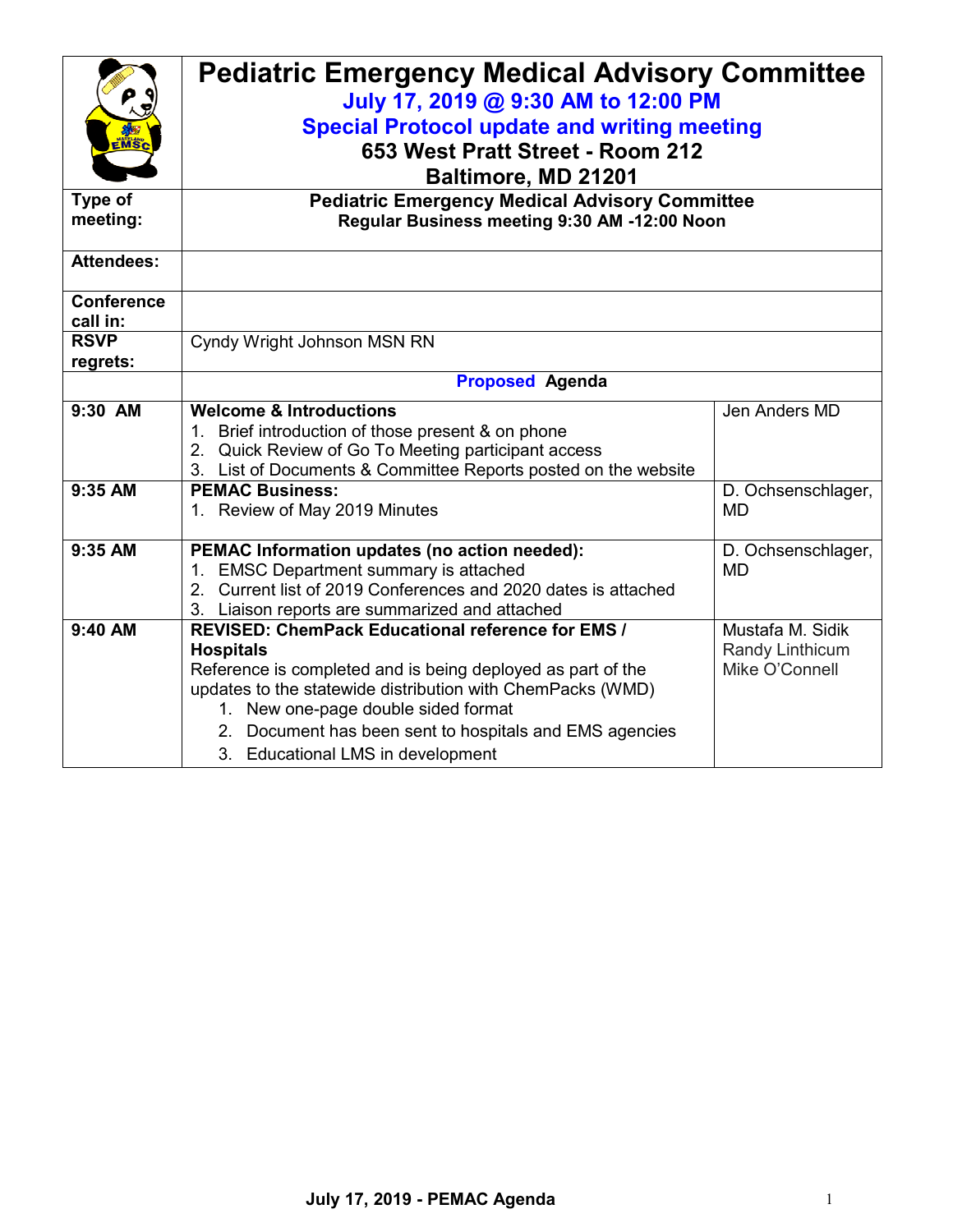| 9:50 AM  | <b>PRC</b> | Maryland Protocols for EMS Providers - 2020: Update from                                                                                                                             | <b>Jennifer Anders</b><br><b>MD</b> |
|----------|------------|--------------------------------------------------------------------------------------------------------------------------------------------------------------------------------------|-------------------------------------|
|          |            | 1. Trauma Decision Tree change in BP reference in Alpha<br>Category as requested by PEMAC                                                                                            |                                     |
|          |            | 2. Oral Gastric insertion for children who are being BVM as<br>requested by PEMAC                                                                                                    |                                     |
|          |            | 3. Pelvic Binder contraindication "children under 144 cm (4'8")<br>will generally NOT fit small sized adult pelvic stabilization<br>devices". Added as requested by PEMAC.           |                                     |
|          |            | 4. Burn Protocol: deletion of the fluid bolus, insertion of palmer<br>method image on BSA reference page as requested by<br><b>PEMAC</b>                                             |                                     |
|          |            | 5. Guidelines for tourniquet application was deferred to the<br>Active Assailant protocol/ procedures that are under<br>development.                                                 |                                     |
|          |            | 6. Safe Transport – 2019 clarification in the GPS (page 35-1)<br>did not make it into the pocket version but has been sent out<br>in a clarification memo                            |                                     |
|          |            | "A parent/guardian/care taker may remain with a pediatric<br>patient during transport, but must be secured in a separate<br>vehicle restraint system at all times during transport." |                                     |
|          |            | 7. Introduction of Ketorolac to the pain protocol – PEMAC input<br>needed on pediatric dosage                                                                                        |                                     |
|          |            | 8. Ketamine added to the Ventilator protocol                                                                                                                                         |                                     |
| 10:15AM  | Do:        | Maryland Protocols for EMS Providers - 2020: PEMAC Work To                                                                                                                           | Jen Anders MD                       |
|          |            | 1. Pediatric Cardiac Arrest - bundle of procedures and<br>guidelines for the protocols for 2020                                                                                      |                                     |
|          |            | 2. Language for TOR with references to / from the High<br>Performance Pediatric CPR                                                                                                  |                                     |
|          |            | 3. Uniformity of wording between Cardiac Arrest, Pediatric HP<br>CPR protocol language, Algorithm, and TOR                                                                           |                                     |
| 11:30 AM |            | Protocols for September PEMAC discussion                                                                                                                                             | Committee                           |
|          |            | 1. Child with Special Needs procedure and form and local<br>option / statewide                                                                                                       |                                     |
|          | 2.         | High flow nasal cannula in transport                                                                                                                                                 |                                     |
|          |            | 3. Any other protocol updates for 2020 should be finalized at<br>the September meeting                                                                                               |                                     |